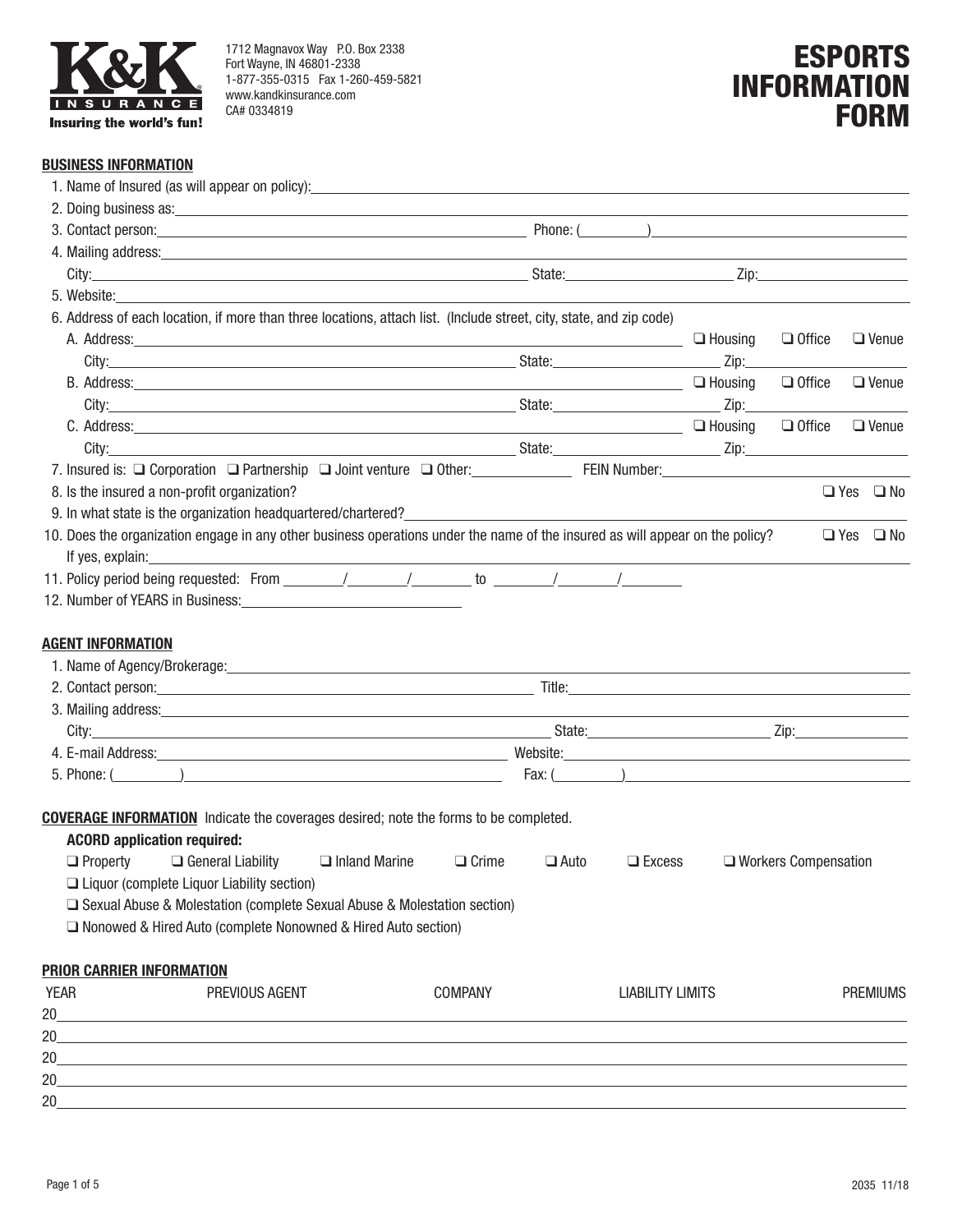| 1. Describe or provide your organizational rules and regulations: |
|-------------------------------------------------------------------|
|-------------------------------------------------------------------|

| 2. Please explain or include governing bodies rules and regulations: example and research and research and regulations.                                                                                                                                                                                                                                                                                                                                                                                                                                                                                                        |                                                                                                                                                                                                                                      |  |
|--------------------------------------------------------------------------------------------------------------------------------------------------------------------------------------------------------------------------------------------------------------------------------------------------------------------------------------------------------------------------------------------------------------------------------------------------------------------------------------------------------------------------------------------------------------------------------------------------------------------------------|--------------------------------------------------------------------------------------------------------------------------------------------------------------------------------------------------------------------------------------|--|
|                                                                                                                                                                                                                                                                                                                                                                                                                                                                                                                                                                                                                                |                                                                                                                                                                                                                                      |  |
| 3. Is there a safety/injury control program in place?                                                                                                                                                                                                                                                                                                                                                                                                                                                                                                                                                                          | $\Box$ Yes $\Box$ No                                                                                                                                                                                                                 |  |
| 4. Are participants ever transported to or from practices or competitions by organization members?<br>If yes, please describe: <u>contract and a set of the set of the set of the set of the set of the set of the set of the set of the set of the set of the set of the set of the set of the set of the set of the set of the set o</u>                                                                                                                                                                                                                                                                                     | $\Box$ Yes $\Box$ No                                                                                                                                                                                                                 |  |
| 5. Has this type of insurance ever been canceled, declined or non-renewed? (Not applicable in Missouri)                                                                                                                                                                                                                                                                                                                                                                                                                                                                                                                        | $\Box$ Yes $\Box$ No                                                                                                                                                                                                                 |  |
| 6. Is a K&K approved Waiver & Release form signed by all persons?<br>(Please attach a copy or indicate your agreement to use a K&K supplied waiver)                                                                                                                                                                                                                                                                                                                                                                                                                                                                            | $\Box$ Yes $\Box$ No                                                                                                                                                                                                                 |  |
|                                                                                                                                                                                                                                                                                                                                                                                                                                                                                                                                                                                                                                |                                                                                                                                                                                                                                      |  |
| Number of employees: Number of employees:                                                                                                                                                                                                                                                                                                                                                                                                                                                                                                                                                                                      |                                                                                                                                                                                                                                      |  |
|                                                                                                                                                                                                                                                                                                                                                                                                                                                                                                                                                                                                                                |                                                                                                                                                                                                                                      |  |
|                                                                                                                                                                                                                                                                                                                                                                                                                                                                                                                                                                                                                                |                                                                                                                                                                                                                                      |  |
|                                                                                                                                                                                                                                                                                                                                                                                                                                                                                                                                                                                                                                |                                                                                                                                                                                                                                      |  |
| 8. Breakdown of eSport team (Please attach a complete list if necessary):                                                                                                                                                                                                                                                                                                                                                                                                                                                                                                                                                      |                                                                                                                                                                                                                                      |  |
| Number of Participants<br>Team Name<br><b>Team Name</b><br><b>Number of Participants</b><br>Team Name                                                                                                                                                                                                                                                                                                                                                                                                                                                                                                                          | <b>Number of Participants</b>                                                                                                                                                                                                        |  |
| <u> 1999 - John Stone, amerikansk politiker (d. 1989)</u>                                                                                                                                                                                                                                                                                                                                                                                                                                                                                                                                                                      | <u> 1989 - Andrea Andrew Maria (b. 1989)</u>                                                                                                                                                                                         |  |
| Ages 13-15:<br><u> 2000 - Andrea Andrew Maria (b. 2000)</u><br><u> 1989 - Andrea State Barbara, amerikan personal personal personal personal personal personal personal personal </u>                                                                                                                                                                                                                                                                                                                                                                                                                                          | <u> 1999 - Johann Harry Harry Harry Harry Harry Harry Harry Harry Harry Harry Harry Harry Harry Harry Harry Harry Harry Harry Harry Harry Harry Harry Harry Harry Harry Harry Harry Harry Harry Harry Harry Harry Harry Harry Ha</u> |  |
| Ages 16-17:                                                                                                                                                                                                                                                                                                                                                                                                                                                                                                                                                                                                                    | <u> 1980 - Andrea Andrew Maria (h. 19</u>                                                                                                                                                                                            |  |
| Ages 18 & Older:<br><u> 2000 - Jan James James (</u> 1920), prima de la provincia de la prima de la prima de la provincia de la prima de                                                                                                                                                                                                                                                                                                                                                                                                                                                                                       |                                                                                                                                                                                                                                      |  |
| Member of League?<br>Name?                                                                                                                                                                                                                                                                                                                                                                                                                                                                                                                                                                                                     | $\Box$ Yes<br>$\Box$ No                                                                                                                                                                                                              |  |
| 9. Please indicate exposures below for team residence and promotional events:<br>$\Box$ Circuit training/cardio equip/freeweights<br>Swimming pools (INDOOR)<br>Swimming pools (OUTDOOR)<br>$\Box$ Cryotherapy<br>Jacuzzis<br>$\Box$ Tanning units<br>$\Box$ Personally constructed or manufactured<br>Tennis courts (INDOOR)<br>Tennis courts (OUTDOOR)<br>exercise equipment<br>Rock climbing walls (STATIONARY)<br>$\Box$ Trampoline<br>Rock climbing walls (PORTABLE)<br>□ Sauna/steamrooms _______<br>$\Box$ Other<br>10. Do you intend to have premises liability coverage for any team housing, office, or other venue? | $\Box$ Yes $\Box$ No                                                                                                                                                                                                                 |  |
| If yes, please describe: <u>contract the contract of the contract of the contract of the contract of the contract of the contract of the contract of the contract of the contract of the contract of the contract of the contrac</u><br>11. List and describe any exposures and/or activities held off premises by insured:<br>and the management of the management of the management of the management of the management of the management o                                                                                                                                                                                  |                                                                                                                                                                                                                                      |  |
|                                                                                                                                                                                                                                                                                                                                                                                                                                                                                                                                                                                                                                |                                                                                                                                                                                                                                      |  |
| 12. Any space leased to others?                                                                                                                                                                                                                                                                                                                                                                                                                                                                                                                                                                                                | $\Box$ Yes $\Box$ No                                                                                                                                                                                                                 |  |
| If yes, please provide name of entity(s), type of operation, and square footage:                                                                                                                                                                                                                                                                                                                                                                                                                                                                                                                                               |                                                                                                                                                                                                                                      |  |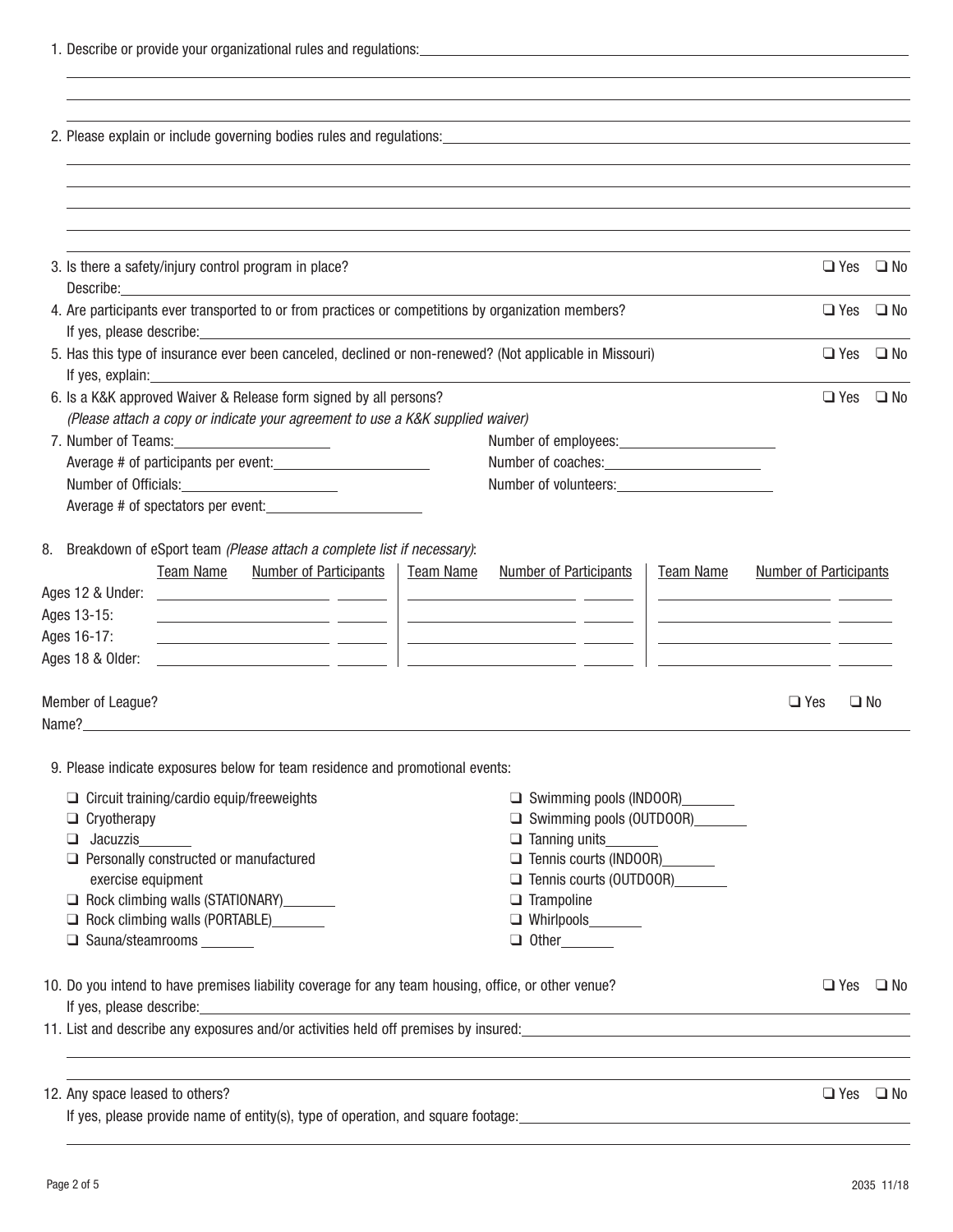## **MANAGEMENT/PERSONNEL/SAFETY/SECURITY**

1. List management experience and qualifications:

|--|

|                                                                                                            | 2. Are all personnel in residence your employees?                                                                                                                                                                                |                         |                                                            |                      |                         |                              | $\Box$ Yes $\Box$ No     |              |
|------------------------------------------------------------------------------------------------------------|----------------------------------------------------------------------------------------------------------------------------------------------------------------------------------------------------------------------------------|-------------------------|------------------------------------------------------------|----------------------|-------------------------|------------------------------|--------------------------|--------------|
|                                                                                                            | If no, please list those who are not and whether they carry their own insurance:                                                                                                                                                 |                         |                                                            |                      |                         |                              |                          |              |
|                                                                                                            | Name: Name: Name: Name: Name: Name: Name: Name: Name: Name: Name: Name: Name: Name: Name: Name: Name: Name: Name: Name: Name: Name: Name: Name: Name: Name: Name: Name: Name: Name: Name: Name: Name: Name: Name: Name: Name:    |                         |                                                            |                      | $\square$ No            |                              | $\Box$ Yes Limit: $\Box$ |              |
|                                                                                                            |                                                                                                                                                                                                                                  |                         |                                                            |                      | $\square$ No            |                              | $\Box$ Yes Limit:        |              |
|                                                                                                            | 3. Total number of full time employees: ______________; Part time employees: ___________; Volunteers: ________________                                                                                                           |                         |                                                            |                      |                         |                              |                          |              |
|                                                                                                            | Are volunteers covered under your Workers Compensation policy?                                                                                                                                                                   |                         |                                                            |                      |                         |                              | $\Box$ Yes $\Box$ No     |              |
|                                                                                                            | 4. Are employees certified in CPR or first aid?                                                                                                                                                                                  |                         |                                                            |                      |                         |                              | $\Box$ Yes $\Box$ No     |              |
|                                                                                                            | 5. What certifications do your staff have?____                                                                                                                                                                                   |                         |                                                            |                      |                         |                              |                          |              |
|                                                                                                            | 6. Does the facility have an automated external defibrillator (AED)?                                                                                                                                                             |                         |                                                            | $\Box$ Yes $\Box$ No |                         |                              |                          |              |
|                                                                                                            | 8. Is the AED easily accessible for those who have been trained in the use of the AED?                                                                                                                                           |                         |                                                            |                      |                         |                              | $\Box$ Yes               | $\square$ No |
|                                                                                                            | 9. Do you have AED trained staff on duty?                                                                                                                                                                                        |                         |                                                            |                      |                         |                              | $\Box$ Yes               | $\square$ No |
|                                                                                                            | 10. Are there written medical emergency and evacuation procedures in place?                                                                                                                                                      |                         |                                                            |                      |                         |                              | $\Box$ Yes               | $\square$ No |
|                                                                                                            | 11. What security features are installed?                                                                                                                                                                                        | $\Box$ Sprinkler system | $\Box$ Burglar alarm                                       | $\Box$ Fire alarm    |                         | $\Box$ Central station alarm |                          |              |
|                                                                                                            |                                                                                                                                                                                                                                  | $\Box$ Smoke detectors  | $\Box$ Fire extinguishers                                  |                      | $\Box$ Security cameras |                              |                          |              |
|                                                                                                            | <b>FACILITY</b>                                                                                                                                                                                                                  |                         |                                                            |                      |                         |                              |                          |              |
|                                                                                                            | 1. Who is responsible for maintaining the structural and mechanical equipment in the residence?<br>1. Who is responsible for maintaining the structural and mechanical equipment in the residence?                               |                         |                                                            |                      |                         |                              |                          |              |
|                                                                                                            |                                                                                                                                                                                                                                  |                         |                                                            |                      |                         |                              |                          |              |
|                                                                                                            |                                                                                                                                                                                                                                  |                         |                                                            |                      |                         |                              |                          |              |
|                                                                                                            | <b>SEXUAL ABUSE/MOLESTATION</b> (If coverage is desired)                                                                                                                                                                         |                         |                                                            |                      |                         |                              |                          |              |
|                                                                                                            | 1. Do you have a formal set of policies and procedures for screening the character and criminal history                                                                                                                          |                         |                                                            |                      |                         |                              |                          |              |
|                                                                                                            | of your adult staff, whether volunteers or paid employees?                                                                                                                                                                       |                         |                                                            | $\Box$ Yes $\Box$ No |                         |                              |                          |              |
|                                                                                                            | 2. Do you conduct criminal background checks on employees or volunteers who work with children?                                                                                                                                  |                         |                                                            |                      |                         |                              | $\Box$ Yes $\Box$ No     |              |
|                                                                                                            | 3. Do you have written procedures to follow if a child, member, or employee reports an incident of sexual                                                                                                                        |                         |                                                            |                      |                         |                              |                          |              |
| or physical abuse or molestation?                                                                          |                                                                                                                                                                                                                                  |                         |                                                            | $\Box$ Yes           | $\square$ No            |                              |                          |              |
| 4. Do written procedures include an obligation to immediately report suspected abuse to local authorities? |                                                                                                                                                                                                                                  |                         | $\Box$ Yes                                                 | $\square$ No         |                         |                              |                          |              |
| 5. Are copies of the procedures provided to each member of your staff?                                     |                                                                                                                                                                                                                                  |                         | $\Box$ Yes                                                 | $\square$ No         |                         |                              |                          |              |
|                                                                                                            | 6. Have you ever had an incident which resulted in an allegation of sexual abuse at your facility?                                                                                                                               |                         |                                                            | $\square$ Yes        | $\square$ No            |                              |                          |              |
| 7. Has a sexual abuse/molestation claim ever been made against your facility?                              |                                                                                                                                                                                                                                  |                         | $\Box$ Yes $\Box$ No                                       |                      |                         |                              |                          |              |
|                                                                                                            | If yes, explain in detail, including the amount of damages paid to the victim:<br>The victim material and the victim in the state of the victim in the victim in the victim in the victim in the victim in the victim in the vic |                         |                                                            |                      |                         |                              |                          |              |
|                                                                                                            | What has been done to prevent such occurrences from happening in the future?<br>                                                                                                                                                 |                         |                                                            |                      |                         |                              |                          |              |
|                                                                                                            |                                                                                                                                                                                                                                  |                         |                                                            |                      |                         |                              |                          |              |
|                                                                                                            |                                                                                                                                                                                                                                  |                         |                                                            |                      |                         |                              |                          |              |
|                                                                                                            | SWIMMING POOLS, SLIDES AND DIVING BOARDS Q Yes Q No                                                                                                                                                                              |                         |                                                            |                      |                         |                              |                          |              |
|                                                                                                            | If yes, please provide:                                                                                                                                                                                                          |                         |                                                            |                      |                         |                              |                          |              |
|                                                                                                            | 1. Depth of pool(s):                                                                                                                                                                                                             |                         | <u> 1989 - Johann Barn, amerikansk politiker (d. 1989)</u> |                      |                         |                              |                          |              |
|                                                                                                            | 2. Square footage of pool(s): example and contract the contract of the contract of the contract of the contract of property evaluation)                                                                                          |                         |                                                            |                      |                         |                              |                          |              |
|                                                                                                            | 4. Describe safety precautions and life saving equipment available: <b>All and Scription Constructs</b> and a life saving equipment available:                                                                                   |                         |                                                            |                      |                         |                              |                          |              |
|                                                                                                            |                                                                                                                                                                                                                                  |                         |                                                            |                      |                         |                              |                          |              |
|                                                                                                            | 5. Are there any diving boards?                                                                                                                                                                                                  |                         |                                                            |                      |                         |                              | $\Box$ Yes $\Box$ No     |              |
|                                                                                                            |                                                                                                                                                                                                                                  |                         |                                                            |                      |                         |                              |                          |              |

If yes, height of board:

6. Does facility have waterslides?  $\Box$  No

If yes, how many?\_

What is the height of each slide?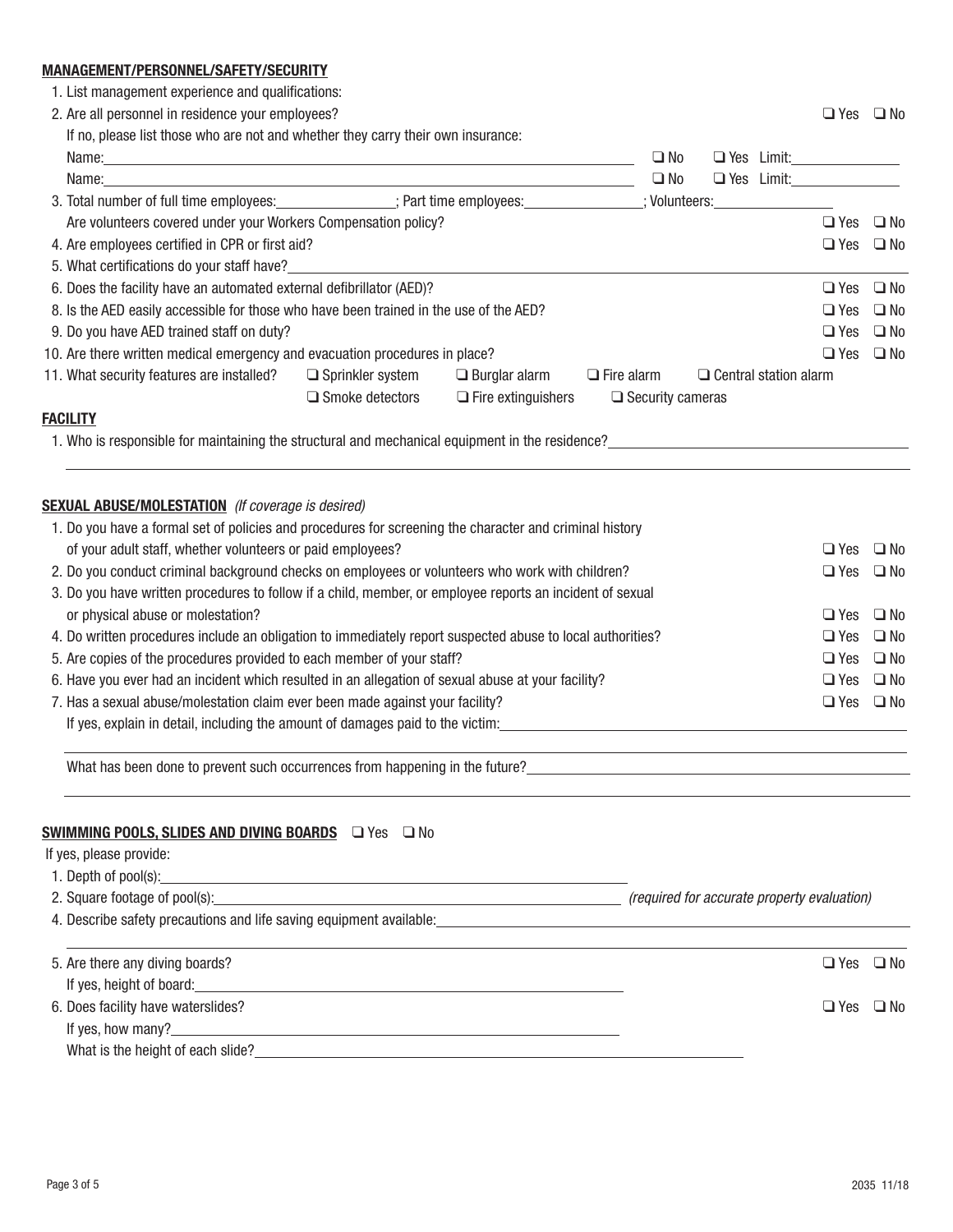## **SAUNA/STEAMROOM**  $\Box$  Yes  $\Box$  No

If yes, please provide:

| ii yes, piease provide:                          |                                                                                                                                                                                                                                       |             |                      |
|--------------------------------------------------|---------------------------------------------------------------------------------------------------------------------------------------------------------------------------------------------------------------------------------------|-------------|----------------------|
|                                                  | 1. Are rules posted regarding the proper use and safety precautions?                                                                                                                                                                  | $\Box$ Yes  | $\square$ No         |
|                                                  | 2. Does the sauna(s)/steamroom(s) heating element have a protective cover to prevent burns?                                                                                                                                           | $\Box$ Yes  | $\square$ No         |
|                                                  | 3. Are all manufacturer recommendations followed for sauna(s)/steamroom(s) usage?                                                                                                                                                     |             | $\Box$ Yes $\Box$ No |
| <b>CLIMBING WALLS</b> □ Yes □ No                 |                                                                                                                                                                                                                                       |             |                      |
| If yes, please provide:                          |                                                                                                                                                                                                                                       |             |                      |
|                                                  |                                                                                                                                                                                                                                       |             |                      |
|                                                  | 2. Height of wall(s): 1. The matter of the state of the state of the state of the state of the state of the state of the state of the state of the state of the state of the state of the state of the state of the state of t        |             |                      |
|                                                  | 3. Provide minimum age allowed to use climbing walls:<br>Sales Manuscripting walls:                                                                                                                                                   |             |                      |
| 4. Belay system used?                            |                                                                                                                                                                                                                                       |             | $\Box$ Yes $\Box$ No |
|                                                  | 5. Describe landing surface and thickness: example and the set of the set of the set of the set of the set of the set of the set of the set of the set of the set of the set of the set of the set of the set of the set of th        |             |                      |
|                                                  | 6. Describe how climbing wall is monitored: example and a series of the series of the series of the series of the series of the series of the series of the series of the series of the series of the series of the series of         |             |                      |
|                                                  | INFLATABLES/BOUNCE EQUIPMENT Q Yes Q No                                                                                                                                                                                               |             |                      |
| 1. If yes, how many?                             |                                                                                                                                                                                                                                       |             |                      |
|                                                  |                                                                                                                                                                                                                                       |             |                      |
|                                                  | 3. If rented, who is responsible for installation to ensure properly anchored?<br>2. If rented, who is responsible for installation to ensure properly anchored?                                                                      |             |                      |
|                                                  |                                                                                                                                                                                                                                       |             |                      |
|                                                  | <u> 1989 - Andrea Santa Andrea Santa Andrea Santa Andrea Santa Andrea Santa Andrea Santa Andrea Santa Andrea San</u>                                                                                                                  |             |                      |
| <b>LIQUOR LIABILITY</b> (If coverage is desired) |                                                                                                                                                                                                                                       |             |                      |
|                                                  | 1. Name liquor license is in:<br><u>example and</u> in the same set of the same set of the same set of the same set of the same set of the same set of the same set of the same set of the same set of the same set of the same set o |             |                      |
|                                                  | 2. Liquor license number: <u>contract and contract and contract and contract and contract and contract and contract and contract and contract and contract and contract and contract and contract and contract and contract and </u>  |             |                      |
|                                                  | 3. Opening and closing hours of alcoholic beverage sales: <b>Alternative Contract and Contract Contract Contract Contract Contract Contract Contract Contract Contract Contract Contract Contract Contract Contract Contract Con</b>  |             |                      |
|                                                  | 4. Has applicants' alcohol beverage license ever been revoked, suspended or fined?                                                                                                                                                    |             | $\Box$ Yes $\Box$ No |
|                                                  | If yes, please explain: <u>and the contract of the contract of the contract of the contract of the contract of the contract of the contract of the contract of the contract of the contract of the contract of the contract of t</u>  |             |                      |
|                                                  | 5. Has applicant incurred claims for liquor liability during the last four years?                                                                                                                                                     |             | $\Box$ Yes $\Box$ No |
|                                                  | If yes, please explain: example and a series of the series of the series of the series of the series of the series of the series of the series of the series of the series of the series of the series of the series of the se        |             |                      |
|                                                  | 6. Has any insurer canceled or non-renewed coverage during the last four years?                                                                                                                                                       |             | $\Box$ Yes $\Box$ No |
|                                                  | If yes, please explain: example and a series of the series of the series of the series of the series of the series of the series of the series of the series of the series of the series of the series of the series of the se        |             |                      |
| 7. Type of alcoholic beverages sold:             | $\Box$ Beer                                                                                                                                                                                                                           | $\Box$ Wine | $\Box$ Liquor        |
|                                                  | 8. Annual gross sales of alcoholic beverages: \$                                                                                                                                                                                      |             |                      |
|                                                  | 9. Are patrons allowed to carry alcoholic beverages onto the premises?                                                                                                                                                                |             | $\Box$ Yes $\Box$ No |
|                                                  |                                                                                                                                                                                                                                       |             |                      |
|                                                  | ,我们也不会有什么。""我们的人,我们也不会有什么?""我们的人,我们也不会有什么?""我们的人,我们也不会有什么?""我们的人,我们也不会有什么?""我们的人<br>10. Name the formal awareness training program that the servers receive: 10. Name the formal awareness training program that the servers receive: |             |                      |
|                                                  | 11. At what point of sale are I.D.s checked?<br><u> and the contract of sale are I.D.s checked?</u>                                                                                                                                   |             |                      |
|                                                  | 12. If there any other Liquor Liability coverage being provided?                                                                                                                                                                      |             | $\Box$ Yes $\Box$ No |
|                                                  |                                                                                                                                                                                                                                       |             |                      |
|                                                  | $$$ aggregate<br>(per occurrence)                                                                                                                                                                                                     |             |                      |